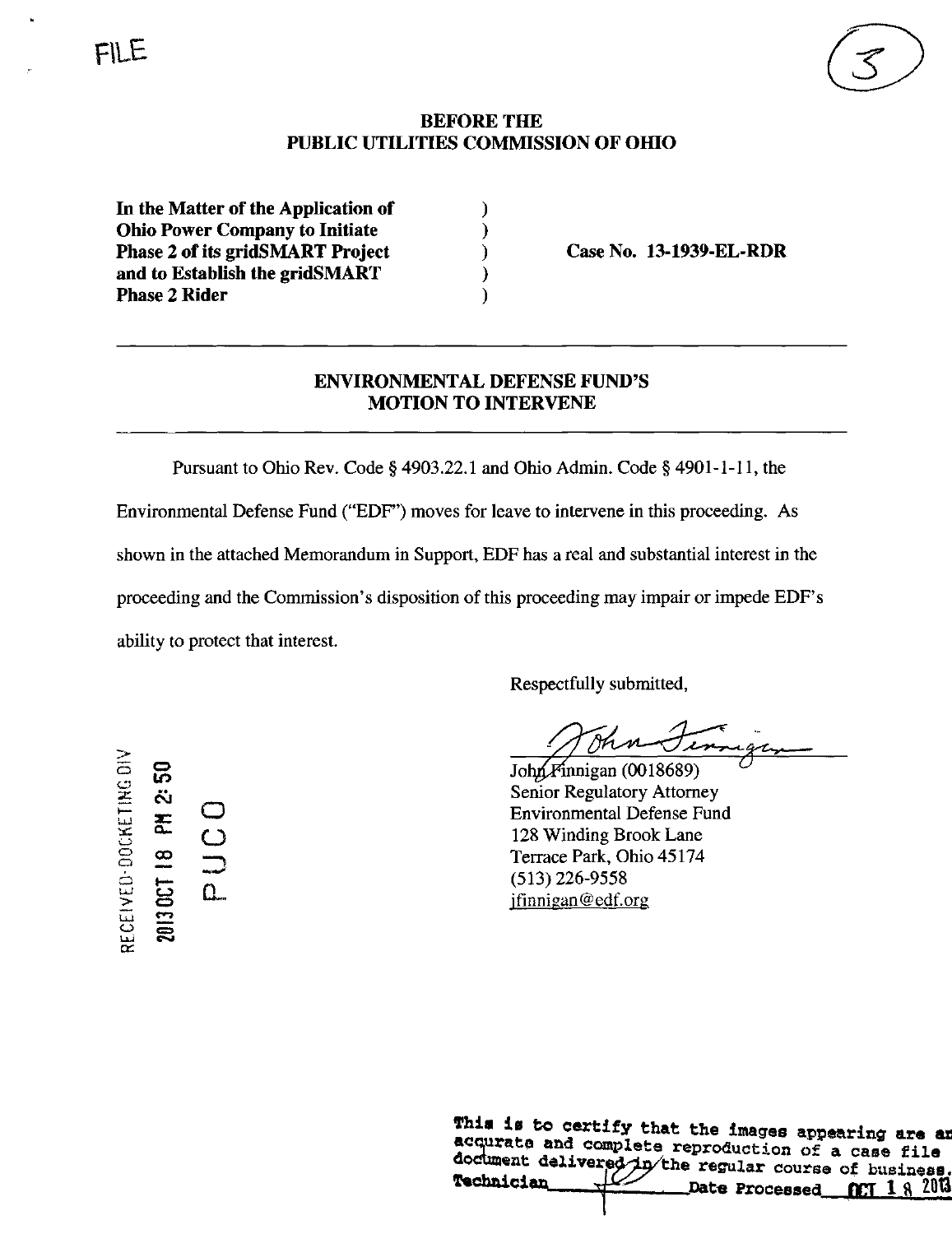## MEMORANDUM IN SUPPORT

EDF seeks leave to intervene in this proceeding pursuant to Ohio Rev. Code § 4903.22.1 and Ohio Admin. Code § 4901-1-11.

EDF is a national non-profit membership organization engaged in linking science, economics and law to create innovative, equitable and cost-effective solutions to society's most urgent environmental problems. EDF has over 300,000 members nationwide and has 9,590 members in Ohio. EDF has been active in Ohio working on environmental policies including smart power, climate change, natural gas fracking and sustainable agriculture.

EDF, through its current programs aimed at advancing "smart" electric and gas system modernization, is pursuing initiatives at the state and national levels designed to ensure that grid investments maximize their potential to create a cleaner, more resilient electric and gas system. Specifically, EDF works extensively with public utility commissions, industry, academia and other stakeholders across the country and in this region to evaluate, improve and advance electric and gas system investment plans so that they realize a full range of resiliency, environmental, economic and consumer benefits. EDF aims to ensure that grid modernization investments provide: (1) benefits that outweigh the costs of the investments; and (2) accountability that dollars spent are providing tangible benefits.

No other party to this proceeding can adequately represent EDF's interest. Intervention would neither unduly delay the proceeding nor unjustly prejudice any existing party.

Accordingly, EDF has a real and substantial interest in this proceeding and is entitled to

 $\overline{\mathbf{z}}$